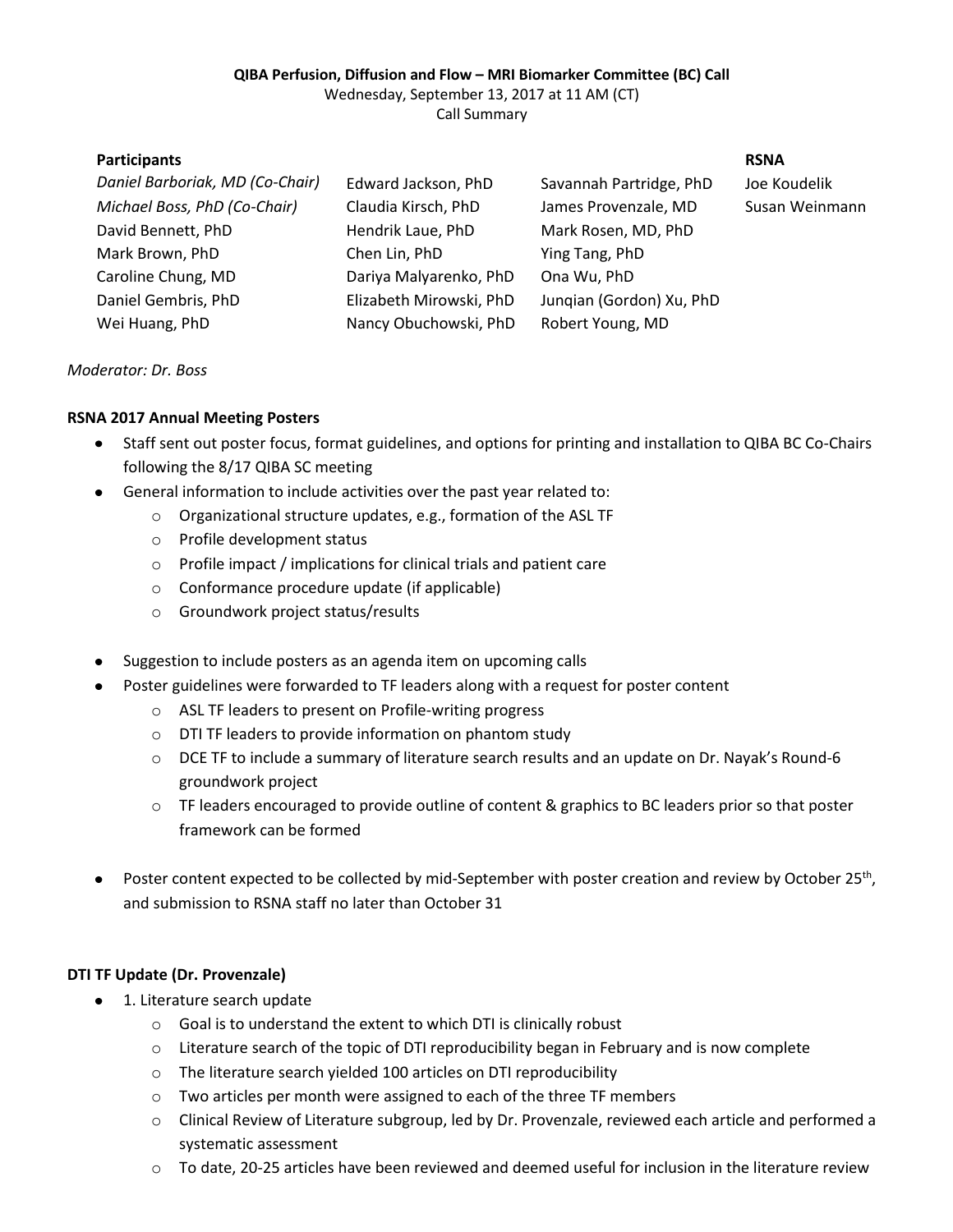- o Members recorded the following information about each article on a scoresheet:
	- **EXTEN** Study findings and study limitations
	- **Methodology**
	- **Actual Claims about DTI reproducibility**
	- Usefulness for purposes of the Profile
- $\bullet$ 2. Quantitative Measurements subgroup led by Dr. Schneider
	- o Update provided on Dr. Schneider's QIBA Round-6 Project titled, "Measurements of Reproducibility of DTI Metrics on Clinical MR Scanners Using a DTI Phantom"
	- o This DTI phantom-scanning project will be the most up-to-date and comprehensive assessment conducted
	- o Phantoms are being scanned on five Siemens and two GE scanners at Duke
	- o Phantom to be used to quantify and correct systematic bias across multiple vendor platforms
	- o Capabilities of scanners at across and within sites vary quite a bit
	- o Ways to design a phantom protocol that is representative, or generalizable, to multiple scanners that maintains a high performance bar (i.e., not at the level of lowest common denominator) were investigated (e.g., 12 directions)
	- o Solution to include two types of phantom protocols (1) can be run on every Duke scanner [12 directions = a generalizable, or universal protocol] and (2)can be run on 30 or more directions = for powerful academic centers)
	- o The "universal" protocol can be run on many different scanners, but requirements will not be met by every scanner within test
	- o Reminder for clinical environment to be considered when developing protocol

## **DWI TF Update**

- The public comment period started in late April and closed in late August
- This Profile is currently in comment resolution stage
- It was strongly recommended to incorporate line numbers into Profiles sent out for public comment review; suggestion to use "Line Numbers for Google Docs" app
- RSNA staff transitioned all public comments received to a Google Sheet in efforts to facilitate effective review  $\bullet$ and discussion; subsequently, ownership of the Google document was ceded to Dr. Boss
	- o Comments were sorted by line numbers (i.e., topic) and volunteer reviewers were assigned to focus on specific areas of the Profile
	- o Feedback received identified two major areas for modifications
		- To maintain a standard format across all QIBA Profiles, material to be relocated from the appendices to their associated sections within the Profile
		- Need to better align the DWI prostate image acquisition protocols used in the DWI Profile and with that of the PIRADS version
			- Prostate Protocol in the DWI Profile was based on four papers that list specific technical parameters found in the literature review
			- Prostate Imaging Reporting and Data System (PI-RADS) version 2: [https://www.acr.org/~/media/ACR/Documents/PDF/QualitySafety/Resources/PIRADS](https://www.acr.org/~/media/ACR/Documents/PDF/QualitySafety/Resources/PIRADS/PIRADS%20V2.pdf) [/PIRADS%20V2.pdf](https://www.acr.org/~/media/ACR/Documents/PDF/QualitySafety/Resources/PIRADS/PIRADS%20V2.pdf) suggested protocols, or technical specifications
			- The main challenge is the dearth of data on prostate
			- A way to establish alignment between QIBA (what is in literature) and of PIRADS document is being determined